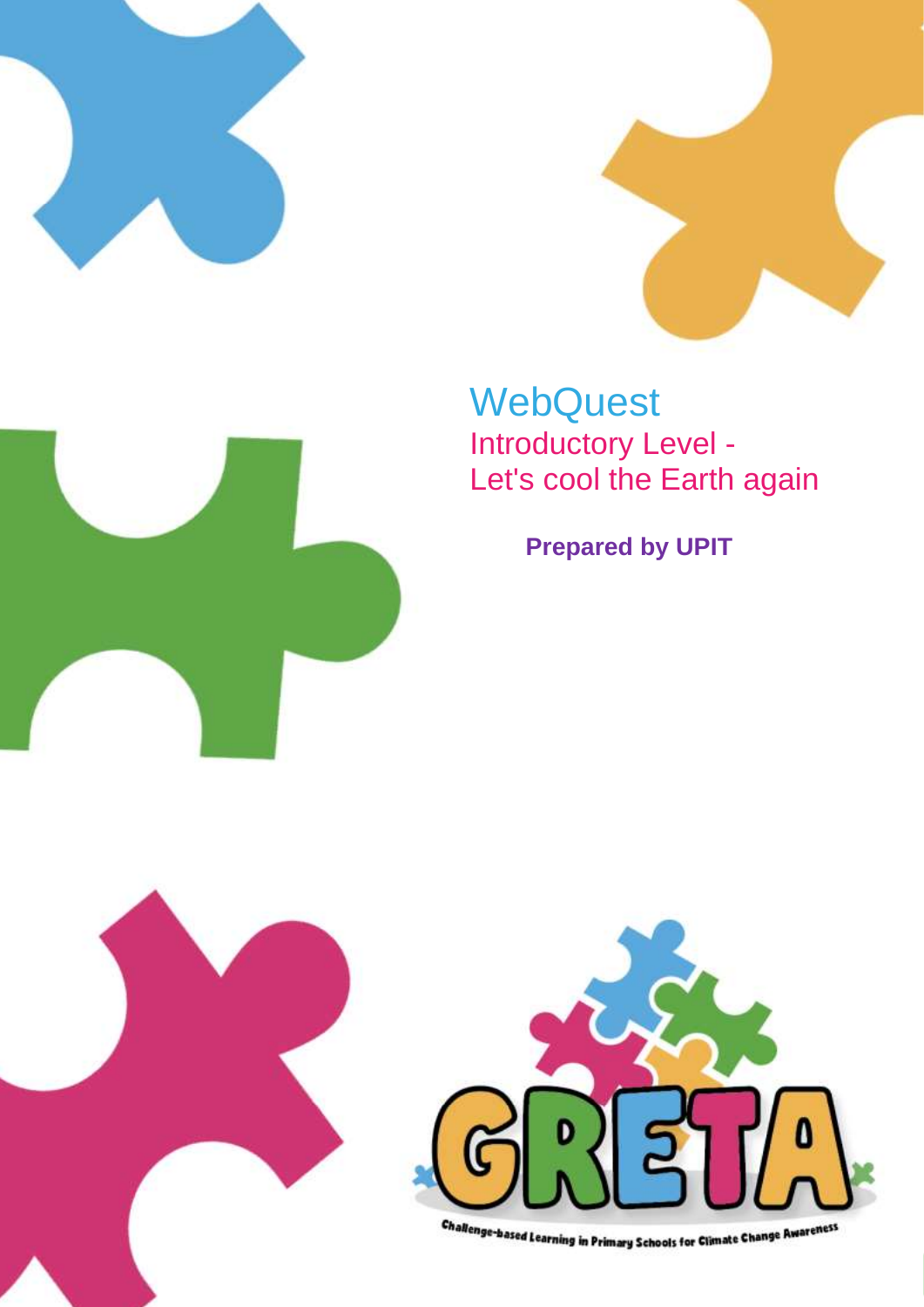



| <b>WEBQUEST TITLE:</b>                                                                                                                                                                                                                                                                                                                                                                                                                                                                                                                                                                                                                                                                                                                                                                                                                                                                                                                                                                                                        | Make the Earth cool again                                                                                                                                                                                                                                                                               |                                                                                                                                                                                                                                                                                                       |  |
|-------------------------------------------------------------------------------------------------------------------------------------------------------------------------------------------------------------------------------------------------------------------------------------------------------------------------------------------------------------------------------------------------------------------------------------------------------------------------------------------------------------------------------------------------------------------------------------------------------------------------------------------------------------------------------------------------------------------------------------------------------------------------------------------------------------------------------------------------------------------------------------------------------------------------------------------------------------------------------------------------------------------------------|---------------------------------------------------------------------------------------------------------------------------------------------------------------------------------------------------------------------------------------------------------------------------------------------------------|-------------------------------------------------------------------------------------------------------------------------------------------------------------------------------------------------------------------------------------------------------------------------------------------------------|--|
| <b>WEBQUEST LEVEL:</b>                                                                                                                                                                                                                                                                                                                                                                                                                                                                                                                                                                                                                                                                                                                                                                                                                                                                                                                                                                                                        | <b>Introductory level</b>                                                                                                                                                                                                                                                                               |                                                                                                                                                                                                                                                                                                       |  |
| <b>INTRODUCTION</b>                                                                                                                                                                                                                                                                                                                                                                                                                                                                                                                                                                                                                                                                                                                                                                                                                                                                                                                                                                                                           |                                                                                                                                                                                                                                                                                                         |                                                                                                                                                                                                                                                                                                       |  |
|                                                                                                                                                                                                                                                                                                                                                                                                                                                                                                                                                                                                                                                                                                                                                                                                                                                                                                                                                                                                                               |                                                                                                                                                                                                                                                                                                         |                                                                                                                                                                                                                                                                                                       |  |
| Global warming is the term used to describe the increase in average temperature on Earth.<br>It has to do with the general climate of the Earth, rather than the weather on a given day.<br>To understand global warming, it helps to know what it is greenhouse effect. As you might expect<br>from the name, the greenhouse works  like a greenhouse! A greenhouse will catch the heat of<br>the sun inside and stay warm even at night or in winter, when the temperature outside is falling.<br>The greenhouse effect works in much the same way on Earth. Atmospheric gases, such as carbon<br>dioxide, capture heat just like the glass roof of a greenhouse. When this happens, it is called the<br>greenhouse gas effect<br>Human activities change the Earth's natural greenhouse effect by increasing the amount of carbon<br>dioxide and other gases in the atmosphere. Too much of these greenhouse gases can cause the<br>Earth's atmosphere to accumulate more and more heat. This causes the Earth to heat up. |                                                                                                                                                                                                                                                                                                         |                                                                                                                                                                                                                                                                                                       |  |
|                                                                                                                                                                                                                                                                                                                                                                                                                                                                                                                                                                                                                                                                                                                                                                                                                                                                                                                                                                                                                               |                                                                                                                                                                                                                                                                                                         | Fortunately, there is still hope to stop global warming! Mankind is aware of its negative effects and<br>has begun a series of actions to prevent global change and stop global warming. Understanding<br>the phenomenon and knowing its effects will help you become an active part of the solution! |  |
|                                                                                                                                                                                                                                                                                                                                                                                                                                                                                                                                                                                                                                                                                                                                                                                                                                                                                                                                                                                                                               |                                                                                                                                                                                                                                                                                                         | <b>TASKS</b>                                                                                                                                                                                                                                                                                          |  |
| You have learned what global warming is and now you want to make a difference.                                                                                                                                                                                                                                                                                                                                                                                                                                                                                                                                                                                                                                                                                                                                                                                                                                                                                                                                                |                                                                                                                                                                                                                                                                                                         |                                                                                                                                                                                                                                                                                                       |  |
| Do you think it would be great to tell others in your school how important it is to make small<br>changes in our daily activities that can fight climate change and make the Earth cool again? You<br>want to take care of the planet and encourage others to do the same.                                                                                                                                                                                                                                                                                                                                                                                                                                                                                                                                                                                                                                                                                                                                                    |                                                                                                                                                                                                                                                                                                         |                                                                                                                                                                                                                                                                                                       |  |
| First, you need to find data and information on how people can make small changes that will<br>reduce global warming. You hope that this will help your school and even members of your<br>community make a difference to help the planet.                                                                                                                                                                                                                                                                                                                                                                                                                                                                                                                                                                                                                                                                                                                                                                                    |                                                                                                                                                                                                                                                                                                         |                                                                                                                                                                                                                                                                                                       |  |
| medium.                                                                                                                                                                                                                                                                                                                                                                                                                                                                                                                                                                                                                                                                                                                                                                                                                                                                                                                                                                                                                       | To convey the message and spread the word, you will create a collage that you can display in your<br>school to show teachers and students how they can make the Earth cool again. A collage is a piece<br>of art made by gluing various materials, such as photos, and pieces of paper or fabric onto a |                                                                                                                                                                                                                                                                                                       |  |
| In this WebQuest, you'll follow the steps below that will help you and your classmates learn<br>about global warming and how it affects the environment. You will make a collage in small<br>groups of 2 or 3 students. At the end, you can present the collage at school, thus encouraging                                                                                                                                                                                                                                                                                                                                                                                                                                                                                                                                                                                                                                                                                                                                   |                                                                                                                                                                                                                                                                                                         |                                                                                                                                                                                                                                                                                                       |  |

 $*$   $\lambda$ 

 $\blacklozenge$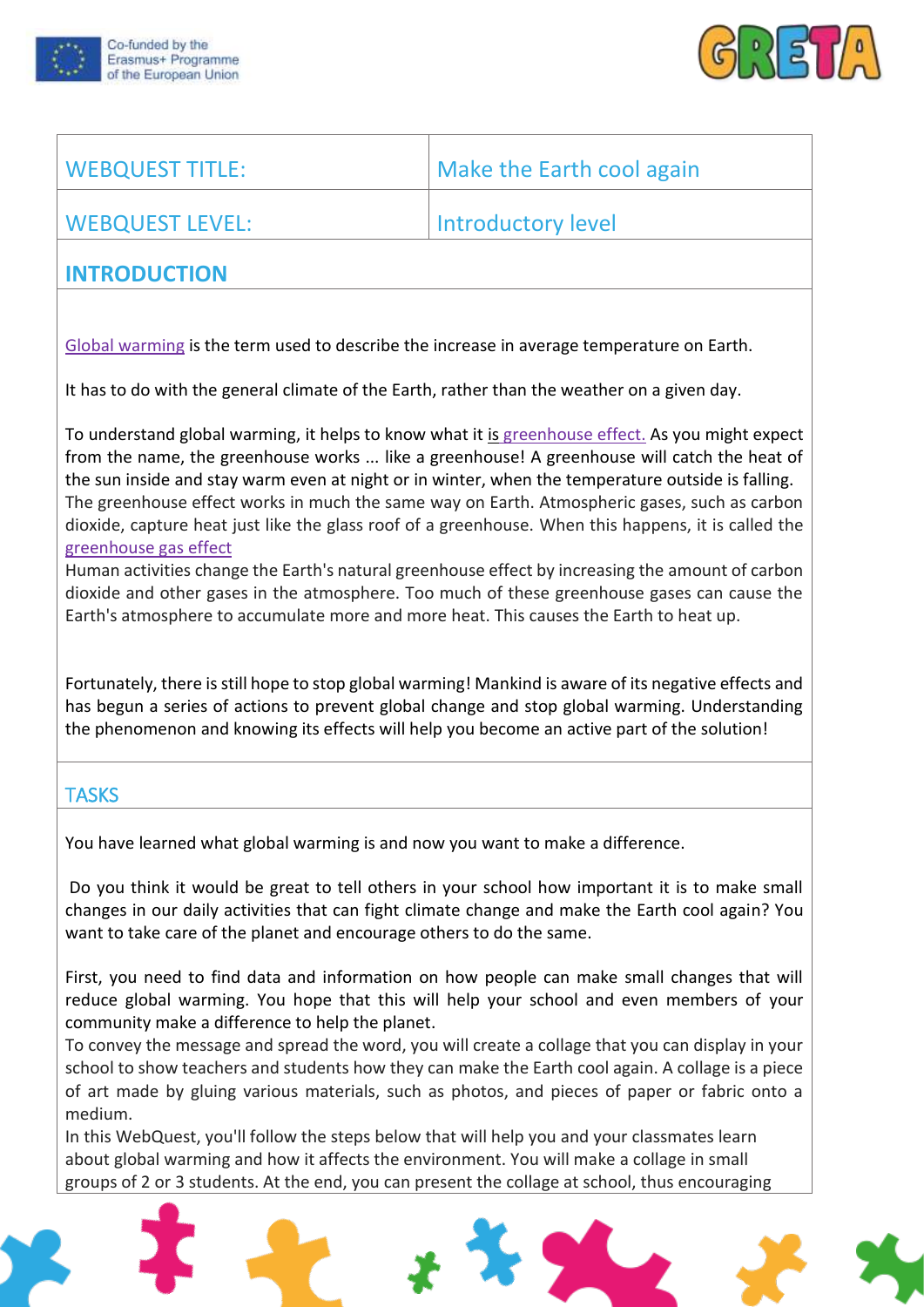



others to make a big difference through small actions. You hope that this will help others discover ways in which they can begin to make a difference. Let's begin!

## **PROCESS**

### **Step 1: Find information, figures and materials**

To get started, think about all the information, photos, various materials, and interesting facts that you want to include in your collage. You need to make sure that you mention what global warming is and how it is adversely affecting the planet.

Below you will find some information on this topic.

Even small variations in the average temperature of the planet can have a major impact on the environment. Here are some things that scientists believe can happen as temperatures rise. Some of them are already happening:

- Glaciers will melt
- Ocean levels may rise, leading to flooding in coastal towns
- Extreme weather conditions may occur
- Some animals will migrate, which may put some species in danger of extinction
- Changes in ecosystems will occur, cold-weather biomes such as tundra will shrink, while deserts will expand (a biome is a large community of vegetation and wildlife adapted to a specific climate. The five major types of biomes are aquatic, pasture, forest, desert and tundra.)



To learn about climate change and global warming, click on the following links:

What is climate change: [https://www.natgeokids.com/au/discover/geography/general-geography/what](https://www.natgeokids.com/au/discover/geography/general-geography/what-is-climate-change/)[is-climate-change/](https://www.natgeokids.com/au/discover/geography/general-geography/what-is-climate-change/)

Global warming for children: https

Global warming[:https://kids.britannica.com/kids/article/global-warming/353185](https://kids.britannica.com/kids/article/global-warming/353185) To learn about the negative effects of global warming on the environment and the world, click on the following links:

Global Warming - Final Round [:https://www.youtube.com/watch?v=Y3gqoDUtmt4](https://www.youtube.com/watch?v=Y3gqoDUtmt4)

NASA's Earth Minute: Rising Water Level:<https://www.youtube.com/watch?v=msnOHuPep9I>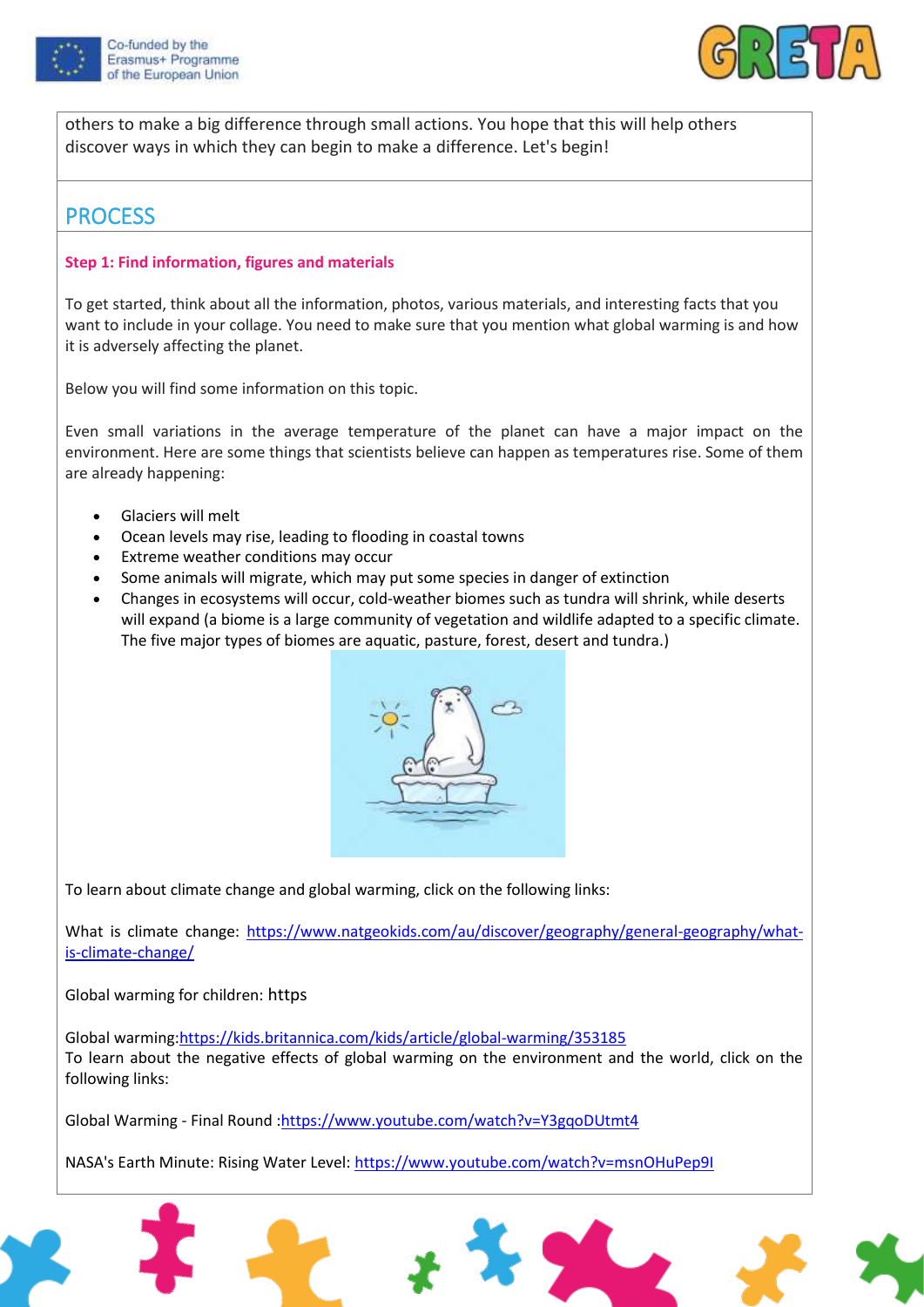



Important message from the future - Take action on climate change: <https://www.youtube.com/watch?v=K16Efh4kxSk>

#### Plants, animals and ecosystems:

<https://archive.epa.gov/climatechange/kids/impacts/effects/ecosystems.html>

Impact of climate change on plants and animal[s:https://www.youtube.com/watch?v=yD6khRIL0tc](https://www.youtube.com/watch?v=yD6khRIL0tc)

To learn how to reduce global warming and why it's important, click on the following links:

What are the most important things children can do to prevent global warming? [https://www.amnh.org/explore/ology/earth/ask-a-scientist-about-our-environment/how-can-kids-help](https://www.amnh.org/explore/ology/earth/ask-a-scientist-about-our-environment/how-can-kids-help-prevent-global-warming)[prevent-global-warming](https://www.amnh.org/explore/ology/earth/ask-a-scientist-about-our-environment/how-can-kids-help-prevent-global-warming)

Ecological schools - what your school can do: https://climatechangeconnection.org/resources/climate[friendly-schools/what-to-do/](https://climatechangeconnection.org/resources/climate-friendly-schools/what-to-do/)

Global warming for children: A guide to global warming prevention[:https://www.persil.com/uk/sustainability/sustainability-for-kids/how-to-prevent-global](https://www.persil.com/uk/sustainability/sustainability-for-kids/how-to-prevent-global-warming-a-guide-on-global-warming-for-kids.html)[warming-a-guide-on-global-warming-for-kids.html](https://www.persil.com/uk/sustainability/sustainability-for-kids/how-to-prevent-global-warming-a-guide-on-global-warming-for-kids.html)

#### **Step 2: YOU CAN MAKE A CHANGE!**

You want to show people the importance of global warming and its negative effect on the environment. You know that by helping people understand the problem and make small changes, we can all protect the planet. You decide to find out how we can all slow down or even turn off global warming and what options we have for making the Earth cool again.

Here are some ideas that might help you:

- uses energy and water wisely
- less fossil fuels
- reducing deforestation
- don't waste food
- less waste (reuse and recycling)
- plant trees

For more information on how to save the Earth from climate change and global warming, click on the following links:

How to help reduce global warming (children): https://www.wikihow.com/Help-Reduce-Global-Warming-[\(Kids\)](https://www.wikihow.com/Help-Reduce-Global-Warming-(Kids))

13 ways to save the Earth from climate change [https://kids.nationalgeographic.com/explore/nature/save](https://kids.nationalgeographic.com/explore/nature/save-the-earth-hub/13-ways-to-save-the-earth-from-climate-change/)[the-earth-hub/13-ways-to-save-the-earth-from-climate-change/](https://kids.nationalgeographic.com/explore/nature/save-the-earth-hub/13-ways-to-save-the-earth-from-climate-change/)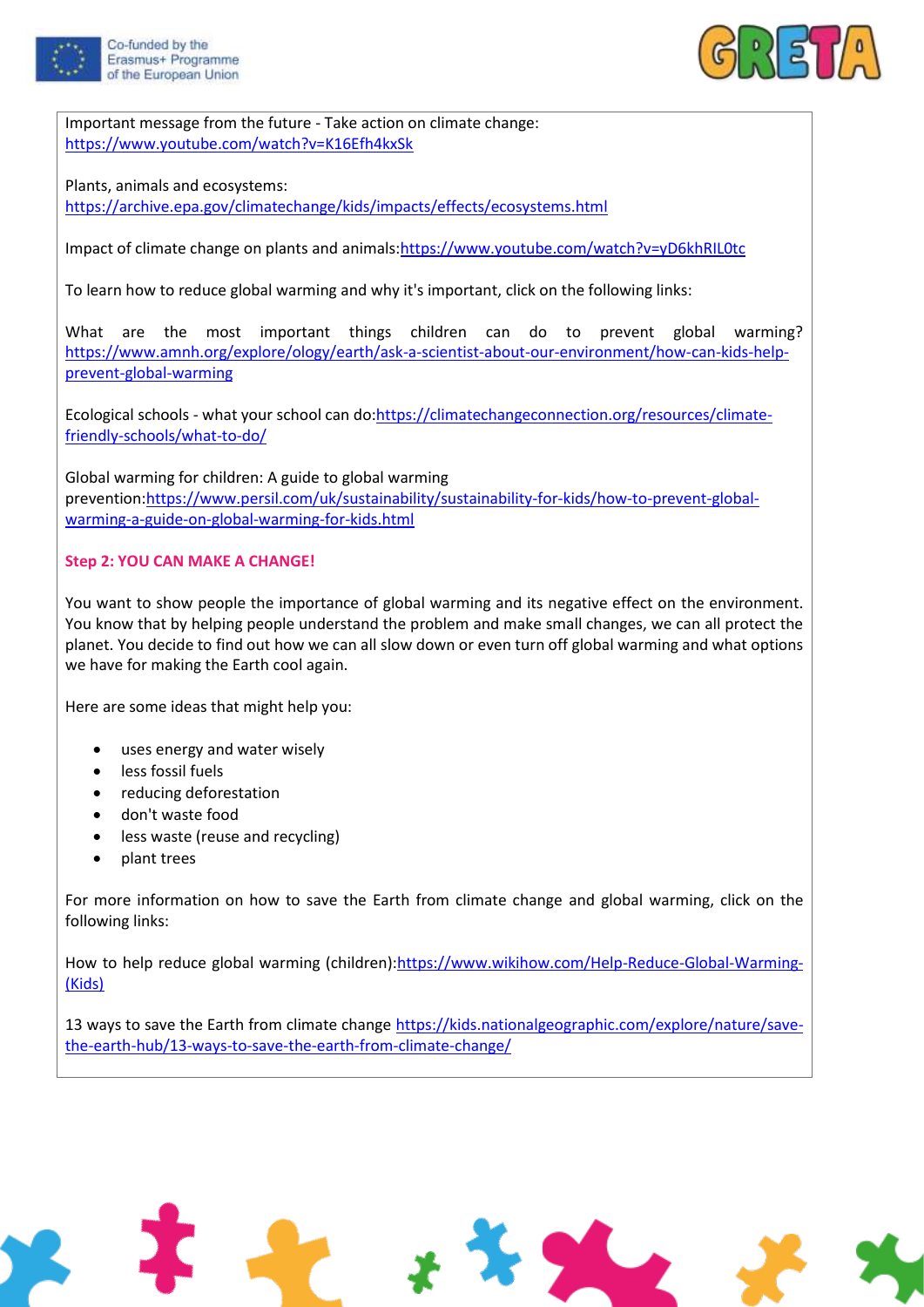





#### **Step 3: Design time**

Now that you know all about global warming and how harmful it is to the environment, it's time to create your own collage. The collage should be colourful and interesting, with good information (real facts, materials and images) so that people can learn how to reduce or even stop global warming. You can search for examples of collages on the internet or, maybe you have some good ideas, and you want to create your own collage!

You can use different types of materials and paints, even attach small objects, use your own images or drawings, you can make collage on paper, cardboard or canvas. You can also create the collage on your computer using different images and slogans.

For tips on how to create a collage or what materials you can use, visit the following sites:

How to make a collage[: https://www.thesprucecrafts.com/how-to-make-a-collage-1249494](https://www.thesprucecrafts.com/how-to-make-a-collage-1249494)

Paper collage in 15 minutes[:https://www.100directions.com/make-paper-collage-art-in-15-minutes/](https://www.100directions.com/make-paper-collage-art-in-15-minutes/)

How to make a collage - Materials, Composition, Tips: [https://www.youtube.com/watch?v=sLooH5Y\\_Rk8](https://www.youtube.com/watch?v=sLooH5Y_Rk8)

Here you can find inspiration, some examples of collages:

Image0849.jpg  $(575 \times 434)$  (bp.blogspot.com)

[leilas-global-warming-collage-1-728.jpg \(728 × 728\) \(slidesharecdn.com\)](http://image.slidesharecdn.com/leilaperaziccollage-1233337518221612-1/95/leilas-global-warming-collage-1-728.jpg?cb=1233316207)

[http://irepo.primecp.com/2015/03/209172/Easy-Earth-Day-Collage\\_Large400\\_ID-882025.jpg?v=882025](http://irepo.primecp.com/2015/03/209172/Easy-Earth-Day-Collage_Large400_ID-882025.jpg?v=882025)

[img\\_1173.jpg \(2610 × 2080\) \(wordpress.com\)](https://writersnotebooksclark.files.wordpress.com/2015/08/img_1173.jpg)

In the link below you can see how to create a digital collage:

Beginner to Advanced: 4 Ways to Make a Digital Collage: [https://www.shutterstock.com/blog/how-to](https://www.shutterstock.com/blog/how-to-make-a-collage)[make-a-collage](https://www.shutterstock.com/blog/how-to-make-a-collage)

How to create a digital collage with Picmonkey: [https://thegraphicsfairy.com/create-digital-collage](https://thegraphicsfairy.com/create-digital-collage-picmonkey/)[picmonkey/](https://thegraphicsfairy.com/create-digital-collage-picmonkey/)

If you decide to create a digital collage, in the end it should look like this: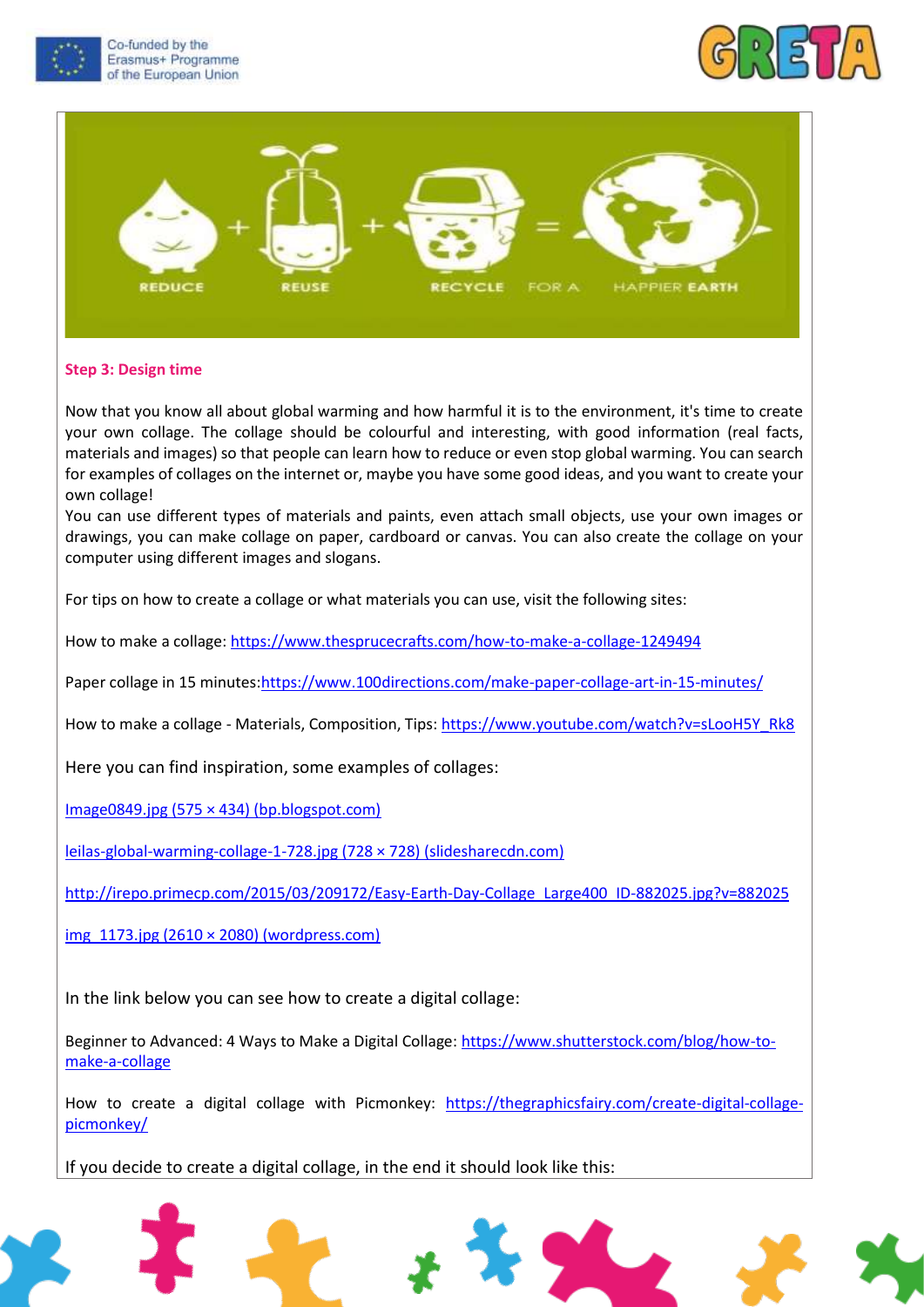



[wed\\_2011\\_collage\\_1.jpg \(770 × 578\) \(oasiswebsite.com\)](http://www.oasiswebsite.com/images/Alive/alive_june1_2011/wed_2011_collage_1.jpg)

[http://image.slidesharecdn.com/environment-collages-mr-west-group1-1232971460266154-](http://image.slidesharecdn.com/environment-collages-mr-west-group1-1232971460266154-3/95/environment-collages-g1-6-728.jpg?cb=1232950279) [3/95/environment-collages-g1-6-728.jpg?cb=1232950279](http://image.slidesharecdn.com/environment-collages-mr-west-group1-1232971460266154-3/95/environment-collages-g1-6-728.jpg?cb=1232950279)

[https://image.slidesharecdn.com/environment-collages-mr-west-group1-1232971460266154-](https://image.slidesharecdn.com/environment-collages-mr-west-group1-1232971460266154-3/95/environment-collages-g1-19-728.jpg?cb=1232950279) [3/95/environment-collages-g1-19-728.jpg?cb=1232950279](https://image.slidesharecdn.com/environment-collages-mr-west-group1-1232971460266154-3/95/environment-collages-g1-19-728.jpg?cb=1232950279)

Here you will find templates for digital collages and programs for creating digital collages:

<https://poweredtemplate.com/word-templates/collage.html>

Adobe Spark Collage Maker[: https://spark.adobe.com/make/photo-collage-maker/](https://spark.adobe.com/make/photo-collage-maker/) Top 15 tools for creating collages in 2021[: https://www.creativebloq.com/features/collage-maker](https://www.creativebloq.com/features/collage-maker)

## EVALUATION

At the end of this WebQuest, the teacher can use these questions to find out what students think about this activity:

- What did you learn from this activity? Can you mention 3 things?
- Can you explain why it is important to prevent global warming and thus protect the environment?
- What is the most important thing you learned in this WebQuest that you could tell a friend or family member?

## **CONCLUSION**

Congratulations! You and your classmates have successfully discovered and raised awareness about global warming. You made great collages and helped everyone in your school be aware of the impact of climate change on the planet.

You have learned that any small action can make a difference! Remember that our Earth suffers from global warming: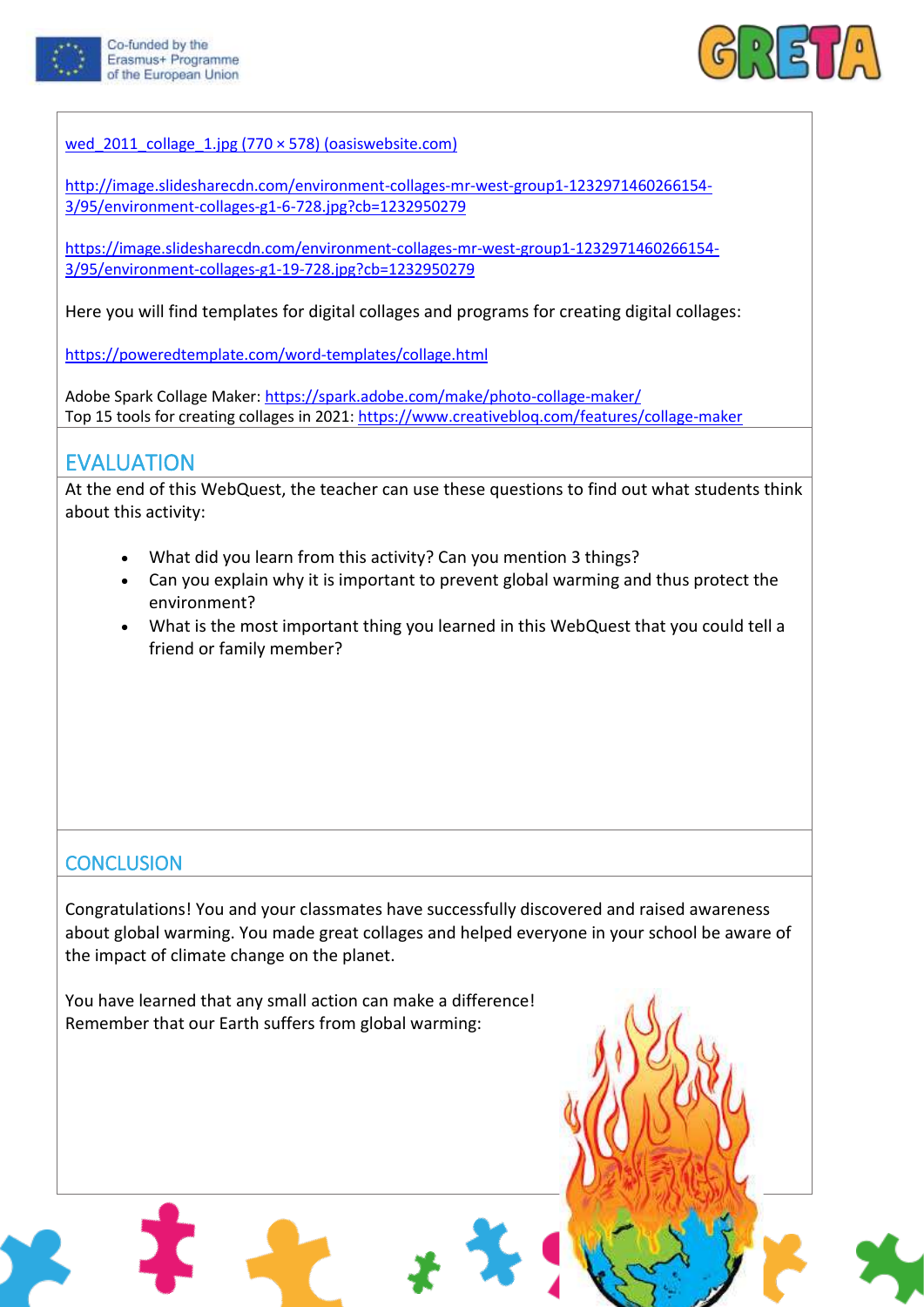



And that you can protect and save it, make the Earth cool again!



a p

**S**